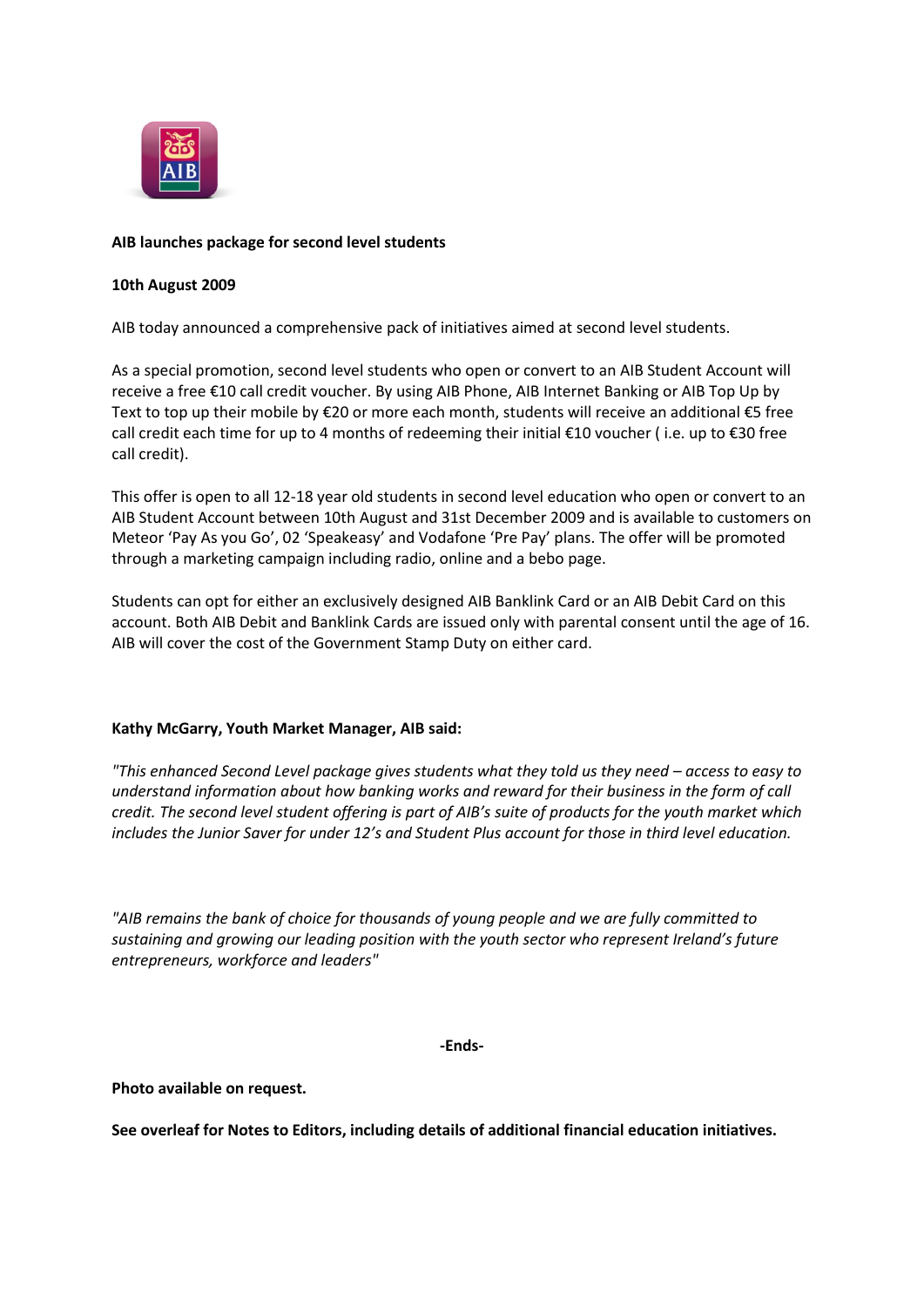### *For further information, please contact:*

Ronan Sheridan Group Press Officer AIB Bankcentre Ballsbridge Dublin 4 Tel: +353-1-64 14651

or

Kathy McGarry Youth Market Manager AIB Bank Bankcentre Ballsbridge Dublin 4 Tel: +353-1-64 14922

## **NOTES TO EDITORS**

AIB's relationship with second level students also extends into educational supports. AIB is committed to supporting and developing student understanding of how banking, finance and business works. AIB is today also announcing two new financial education initiatives.

- A **Financial Education Module** for secondary schools which can be presented by teachers or one of AIB's experienced staff.

- AIB is to become a **partner of the Spirit of Enterprise Programme**. The Spirit of Enterprise brings business and enterprise together in an educational partnership in the form of case studies for use in the classroom. The use of real world examples is designed to raise awareness and engage students in the life of business enterprise. Materials will be available to schools from October.

These new initiatives are in addition to **AIB's highly acclaimed 'AIB Build a Bank Challenge' and its long standing involvement in skoool.ie.**

The AIB Student Account is a current account with the following features and benefits:

· Option of either an exclusively designed AIB Banklink Card or an AIB Debit Card. Both AIB Debit and Banklink Cards are issued with parental consent until the age of 16.